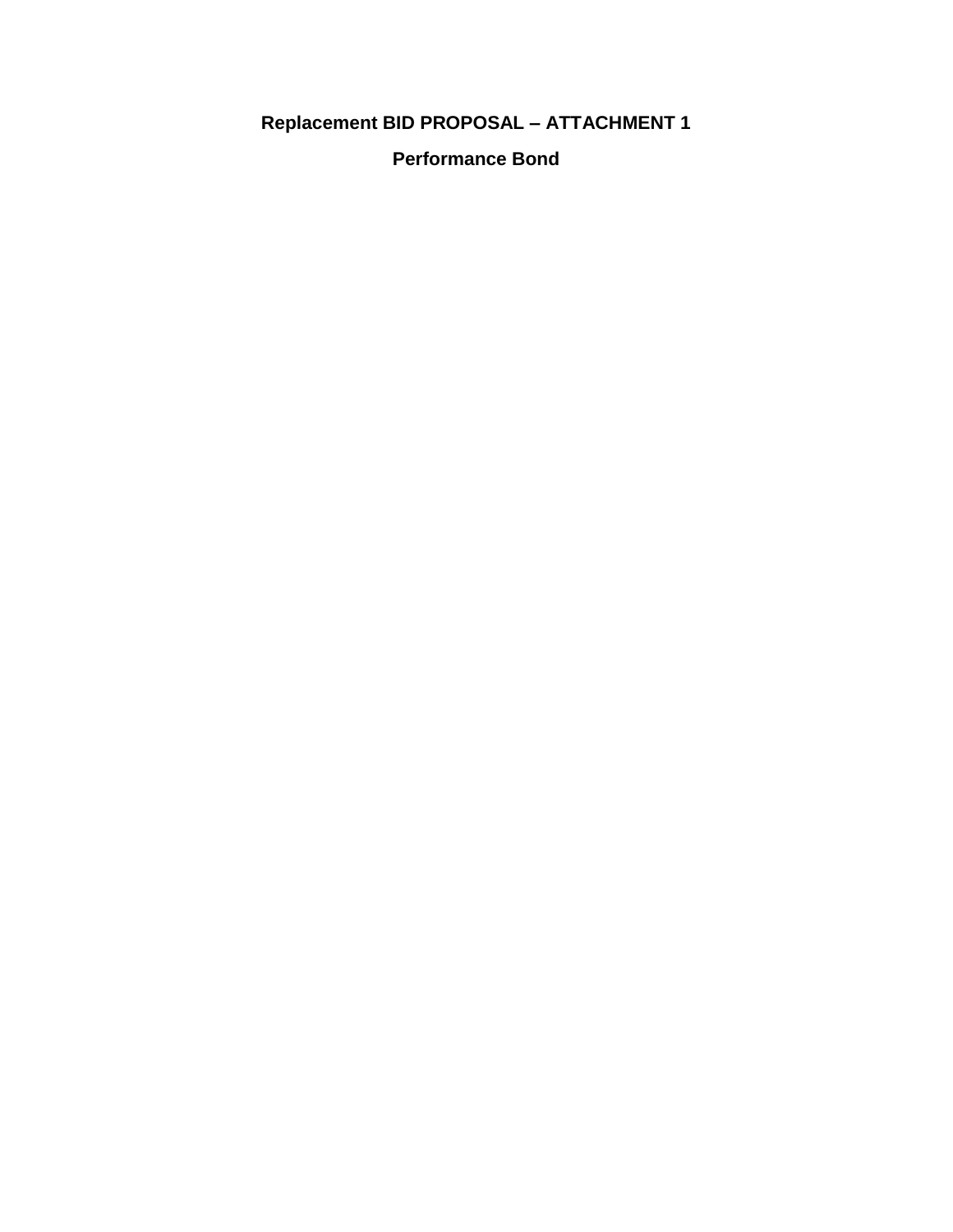Bond No.

Premium \$

### **PERFORMANCE BOND**

KNOW ALL MEN BY THESE PRESENTS, that we, The Solution of the Second Music Seconds Assembly as Principal, and \_\_\_\_\_\_\_\_\_\_\_\_\_\_\_\_\_\_\_\_\_\_, a corporation duly organized under the laws of the State of \_\_\_\_\_\_\_\_\_\_\_\_\_\_\_\_\_\_\_\_\_ and licensed to do business in the State of **EXALLET 2018 2018** Surety, are held and firmly bound unto \_\_\_\_\_\_\_\_\_\_\_\_\_\_\_\_\_\_\_\_\_\_ (Obligee), in the penal sum of \_\_\_\_\_\_\_\_\_\_\_\_\_\_\_ (\$\_\_\_\_\_\_\_\_\_\_\_\_\_) Dollars, lawful money of the United States of America, for the

payment of which sum, well and truly to be made, the Principal and Surety do bind themselves, their heirs, executors, administrators, and successors and assigns, jointly and severally, firmly by these presents.

THE CONDITION OF THIS OBLIGATION IS SUCH, that whereas the above bounden Principal has entered into a certain written Contract with the above named Obligee, for and more fully described in said Contract, a copy of which is attached, which Agreement is made a part hereof and incorporated herein by reference, except that nothing said therein shall alter, enlarge, expand or otherwise modify the term of the bond as set out below.

NOW, THEREFORE, if Principal, its executors, administrators, successors and assigns shall promptly and faithfully perform the Contact, according to the terms, stipulations or conditions thereof, then this obligation shall become null and void, otherwise to remain in full force and effect. This bond is executed by the Surety and accepted by the Obligee subject to the following express condition:

Notwithstanding the provisions of the Contract, the term of this bond shall apply from **with all and may be extended by the Surety by** Continuation Certificate. However, neither nonrenewal by the Surety, nor the failure or inability of the Principal to file a replacement bond in the event of nonrenewal, shall itself constitute a loss to the Obligee recoverable under this bond or any renewal or continuation thereof. The liability of the Surety under this bond and all continuation certificates issued in connection therewith shall not be cumulative and shall in no event exceed the amount as set forth in this bond or in any additions, riders, or endorsements properly issued by the Surety as supplements thereto.

\_\_\_\_\_\_\_\_\_\_\_\_\_\_\_\_\_\_\_\_\_\_\_\_\_\_\_\_\_\_\_\_

Sealed with our seals and dated this \_\_\_\_\_ day of \_\_\_\_\_\_\_\_\_\_\_\_\_\_\_\_\_, \_\_\_\_\_.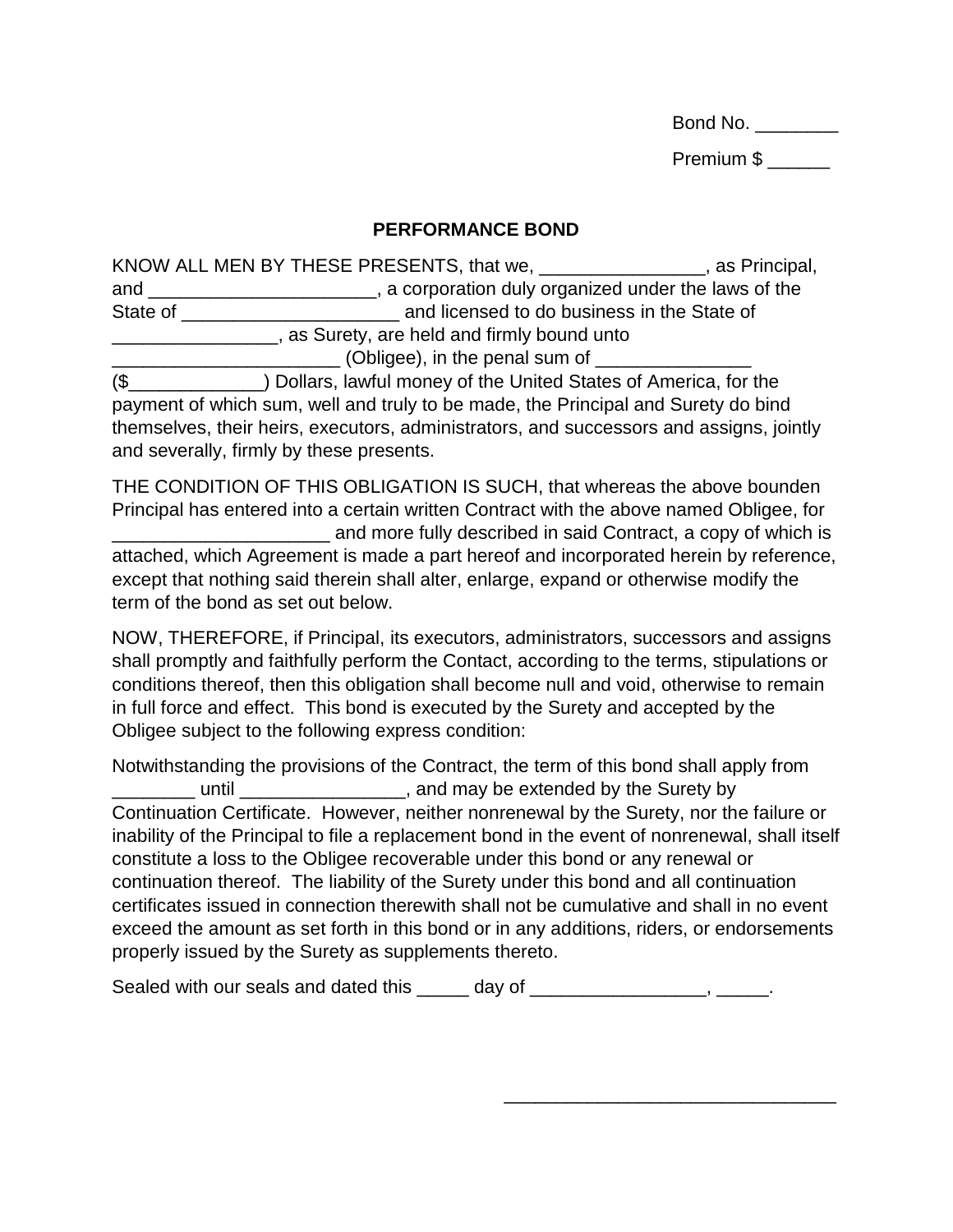(Witness)

 $\overline{\phantom{0}}$ 

 $\overline{\phantom{0}}$ 

(Attest)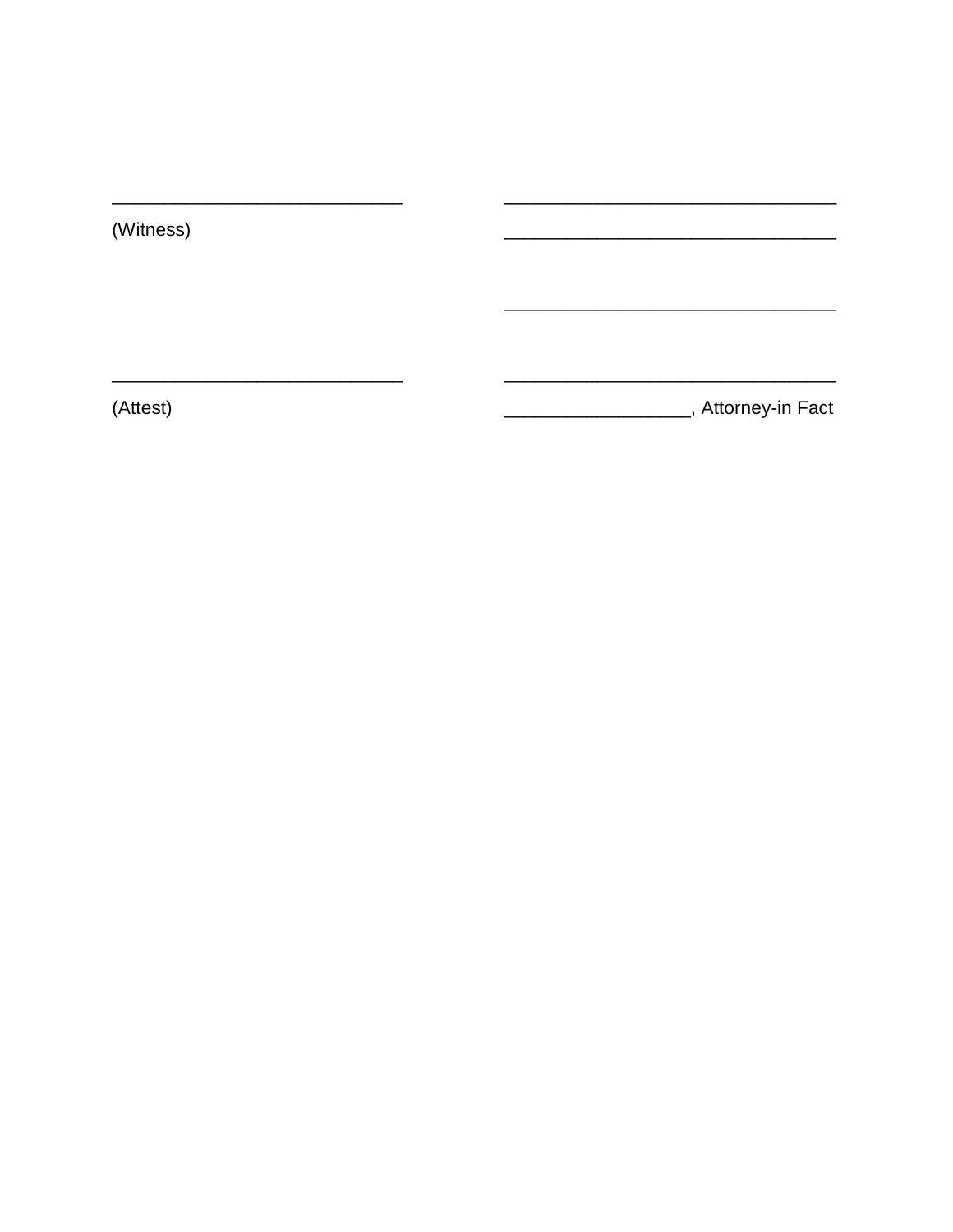## **Replacement BID PROPOSAL - ATTACHMENT 2**

**Bid Bond**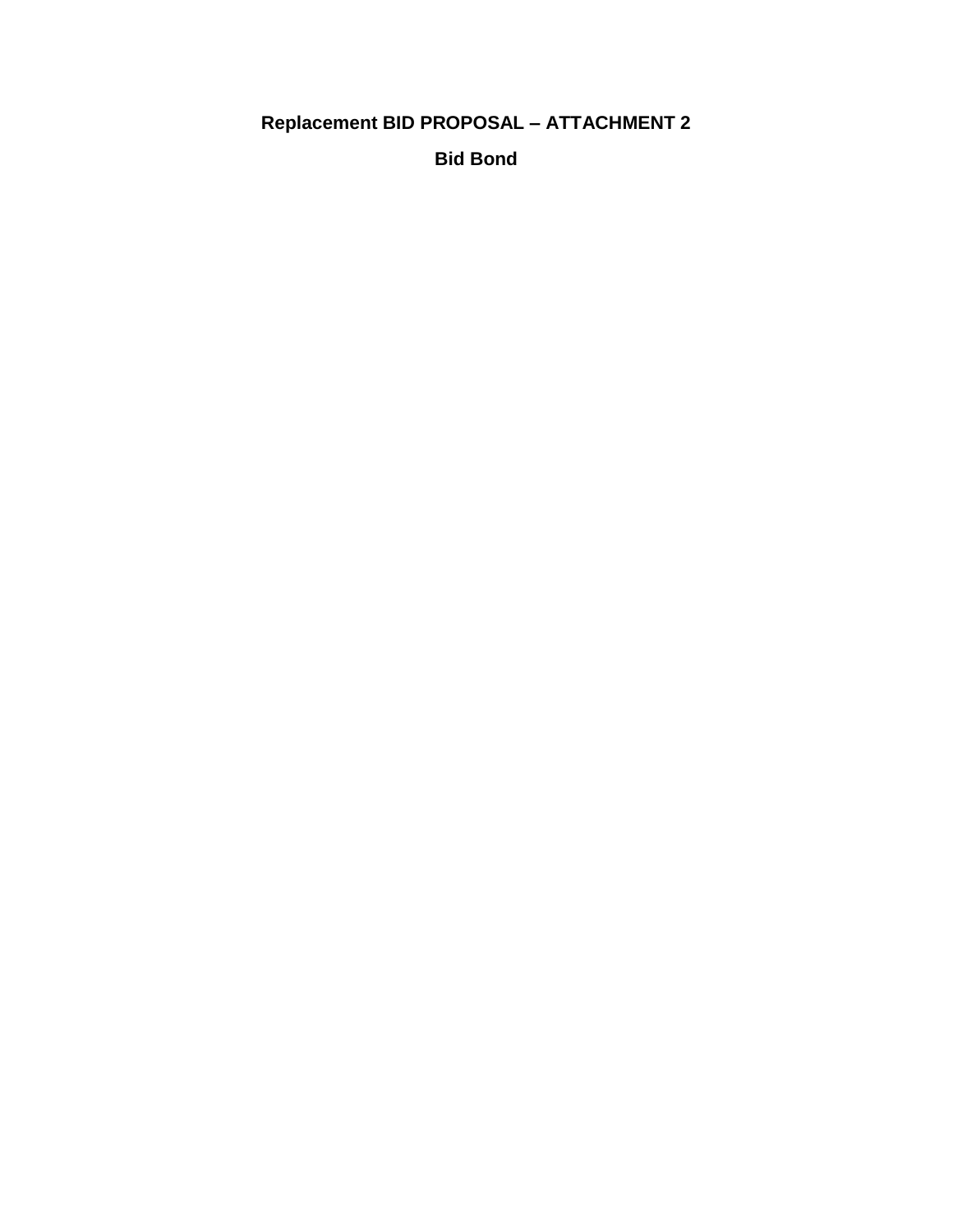#### **BID BOND**

|                                                                                  | KNOW ALL MEN, that we                                     |                                                                                                                                                                            |  |  |
|----------------------------------------------------------------------------------|-----------------------------------------------------------|----------------------------------------------------------------------------------------------------------------------------------------------------------------------------|--|--|
|                                                                                  |                                                           | as Principal, hereinafter called the Principal, and _____________________________                                                                                          |  |  |
| a                                                                                |                                                           | Corporation authorized to transact business in                                                                                                                             |  |  |
| Pennsylvania, and having its principal office at _______________________________ |                                                           |                                                                                                                                                                            |  |  |
|                                                                                  |                                                           | as Surety, are held and firmly bound unto the __________________________________                                                                                           |  |  |
|                                                                                  | assigns, jointly and severally, firmly by these presents. | of which sum well and truly to be made, the said Principal and the said Surety, bind<br>ourselves, and each of our respective heirs, legal representatives, successors and |  |  |

WHEREAS, the said Principal is herewith submitting to the Obligee a proposal to perform the work of City of Coatesville Collection of Municipal Solid Waste and Recyclables for the Obligee pursuant to contract documents incorporated into said proposal, and it is a condition of the Obligee's receipt and consideration of said proposal, that the proposal be accompanied by bid security to be held by the Obligee on terms embodied herein.

NOW, THEREFORE, if the said Contract be timely awarded to the Principal and the Principal shall, within such time as may be specified, enter into the contract and furnish performance and maintenance and labor and material bonds and policies or certificates in all respects as required by said contract documents, within ten (10) days after notice to him of such award, then this obligation shall be void. But otherwise it will remain in full force, and the Principal and Surety will pay to the Obligee the difference between the amount of the Principal's accepted bid/s and any higher amount for which the Obligee may contract for the required work, plus any other expenses incurred by the Obligee by reason of the default, provided that the Surety's obligation hereunder shall not exceed the face amount of this bond; or, in case the Obligee should not, within sixty (60) days after bid opening, procure an executed contract with any other party for performance of the same work on the same terms, other than price, as provided in the aforementioned contract documents, whether because of lack of other bid/s or inability or refusal of any other bidder to contract, as determined in the Obligee's sole bona fide discretion, then the Principal and the Surety will pay to the Obligee the full face amount of this bond as liquidated damages. (The Principal, in singular, masculine form, shall include the plural, feminine and neuter, as may be appropriate to the Principal.)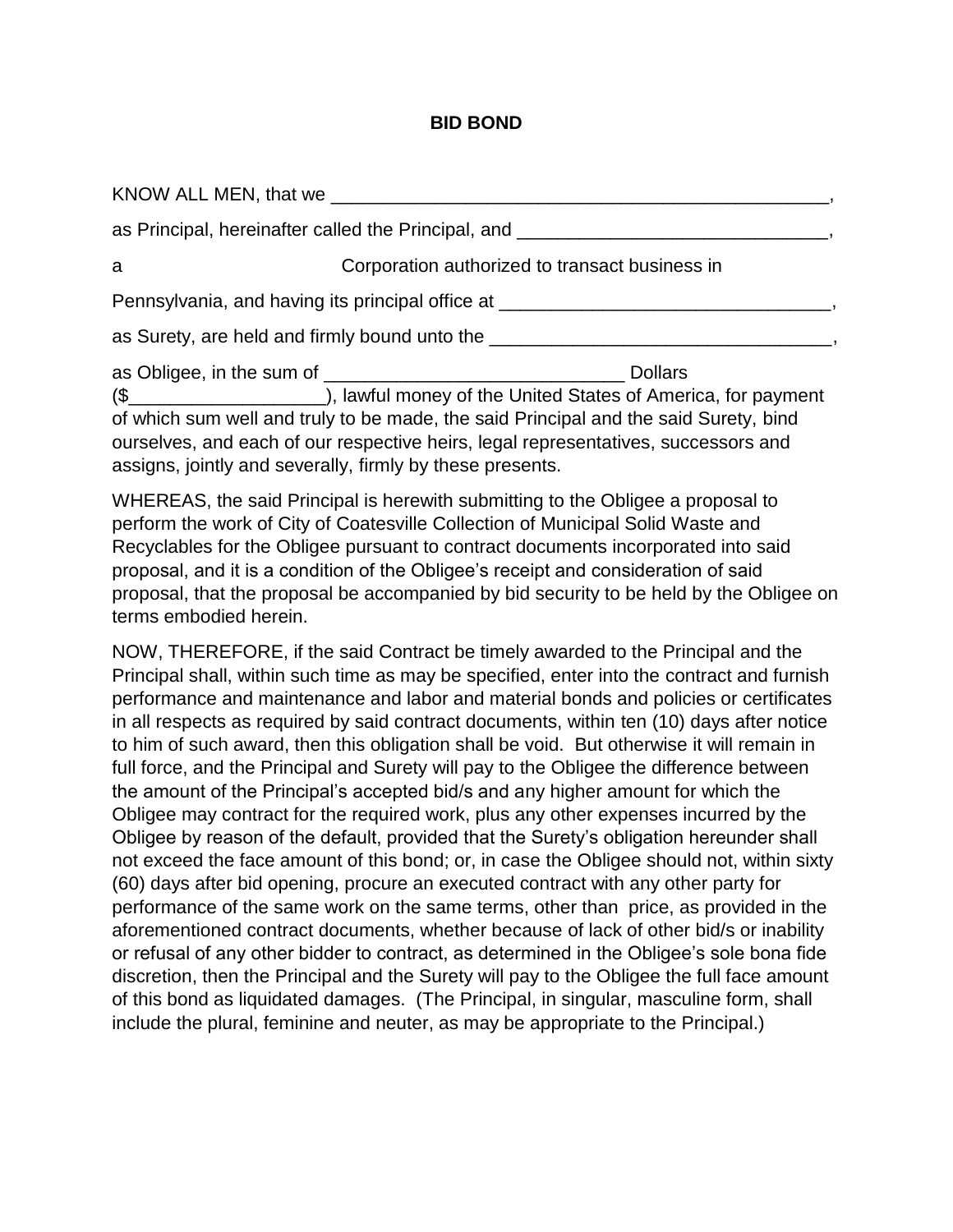IN WITNESS WHEREOF, the Principal and Surety, intending to be legally bound, have executed this bond the day and year aforementioned.

| Signed and sealed this the ______ day of _____________, _____.                                                                     |             |                                           |
|------------------------------------------------------------------------------------------------------------------------------------|-------------|-------------------------------------------|
| <u> 1989 - Johann Stein, mars and de Britain and de Britain and de Britain and de Britain and de Britain and de B</u><br>(Witness) | (Principal) | (SEAL)                                    |
|                                                                                                                                    | (Title)     |                                           |
|                                                                                                                                    | (Surety)    | (SEAL)                                    |
| (Witness)                                                                                                                          |             | _______________________, Attorney-In Fact |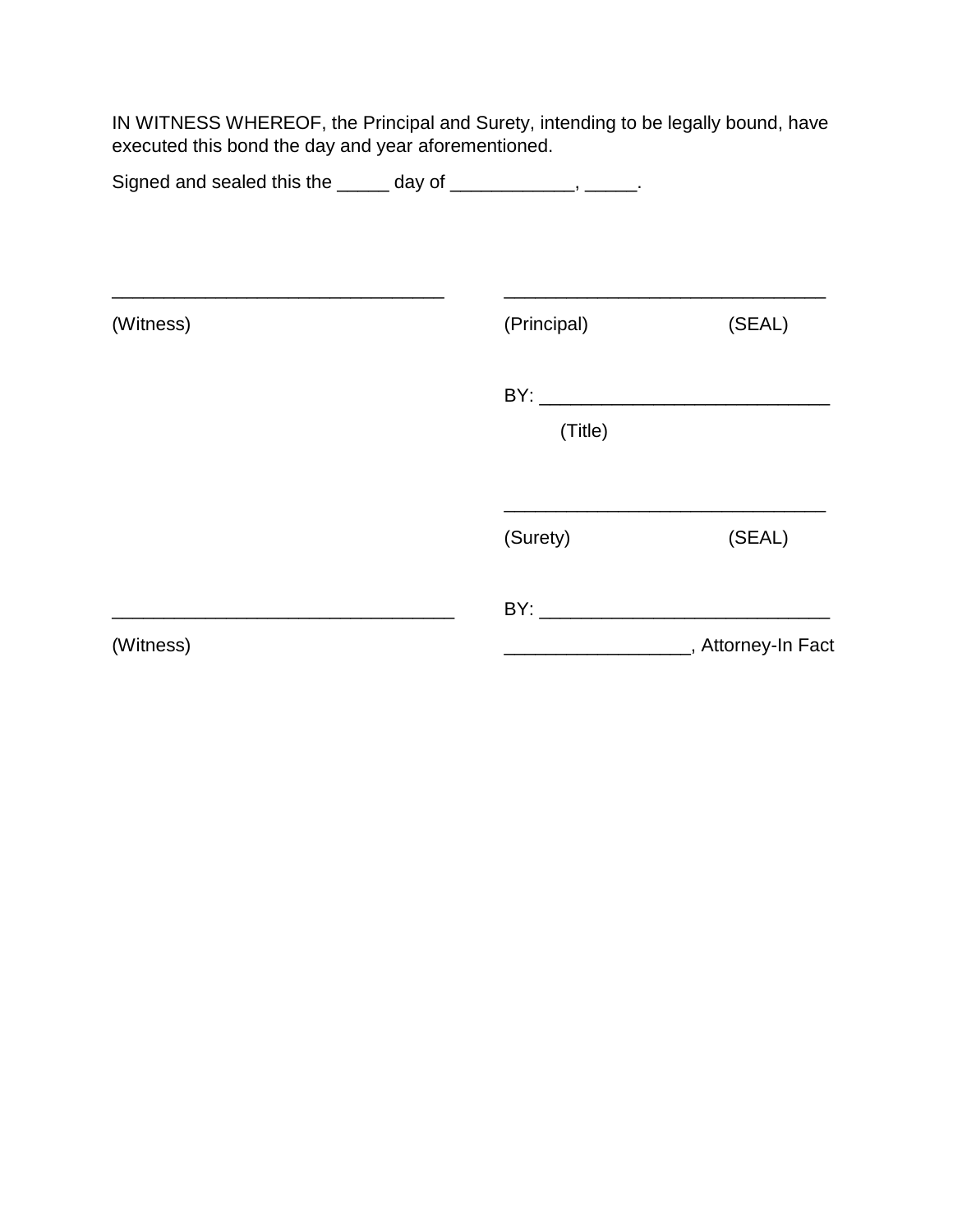# **Replacement BID PROPOSAL - ATTACHMENT 8**

**Bid Proposal Form**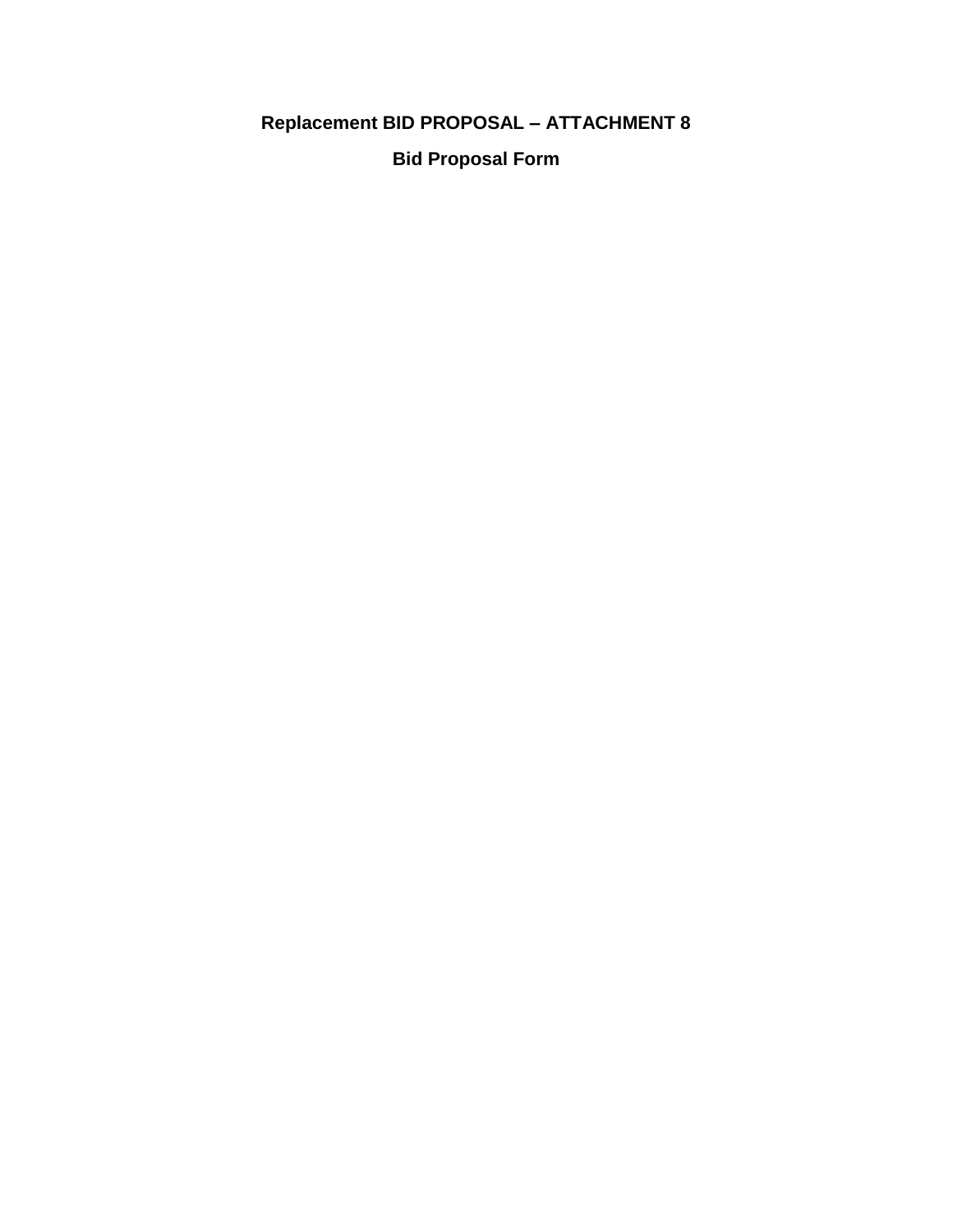### **BID PROPOSAL FORM**

**Purpose:** City of Coatesville Municipal Solid Waste and Recyclables **Submitted by**:

\_\_\_\_\_\_\_\_\_\_\_\_\_\_\_\_\_\_\_\_\_\_\_\_\_\_\_\_\_\_\_\_\_\_\_\_\_\_\_\_\_\_\_\_\_\_\_\_\_\_\_\_\_\_\_

\_\_\_\_\_\_\_\_\_\_\_\_\_\_\_\_\_\_\_\_\_\_\_\_\_\_\_\_\_\_\_\_\_\_\_\_\_\_\_\_\_\_\_\_\_\_\_\_\_\_\_\_\_\_\_

Firm Name (please print or type)

Authorized representative (please print or type)

(Date)

**To**: Office of the Finance Director for the City of Coatesville

One City Hall Place

\_\_\_\_\_\_\_\_\_\_\_\_\_\_\_\_\_\_\_\_\_\_\_\_\_\_\_\_

Coatesville, PA 19320

Pursuant to and in compliance with the advertisement for bids, and the information to bidders, relating thereto, the undersigned as bidder declares that he/she has examined the "specifications" and "form of contract" attached hereto, and that he/she agrees, if this proposal is accepted, to contract in the form provided by the City of Coatesville to furnish all labor and equipment and other facilities necessary or proper for the collection and disposal of Municipal Solid Waste and Recyclables as specified for the sum of:

| Year #1 | Year #2 | Year #3 | <b>Total Base Years</b> |
|---------|---------|---------|-------------------------|
| Year #4 | Year #5 |         | Total Base + Options    |

\_\_\_\_\_\_\_\_ \_\_\_\_\_\_\_ \_\_\_\_\_\_\_ \_\_\_\_\_\_\_\_\_

### **Additional information**: